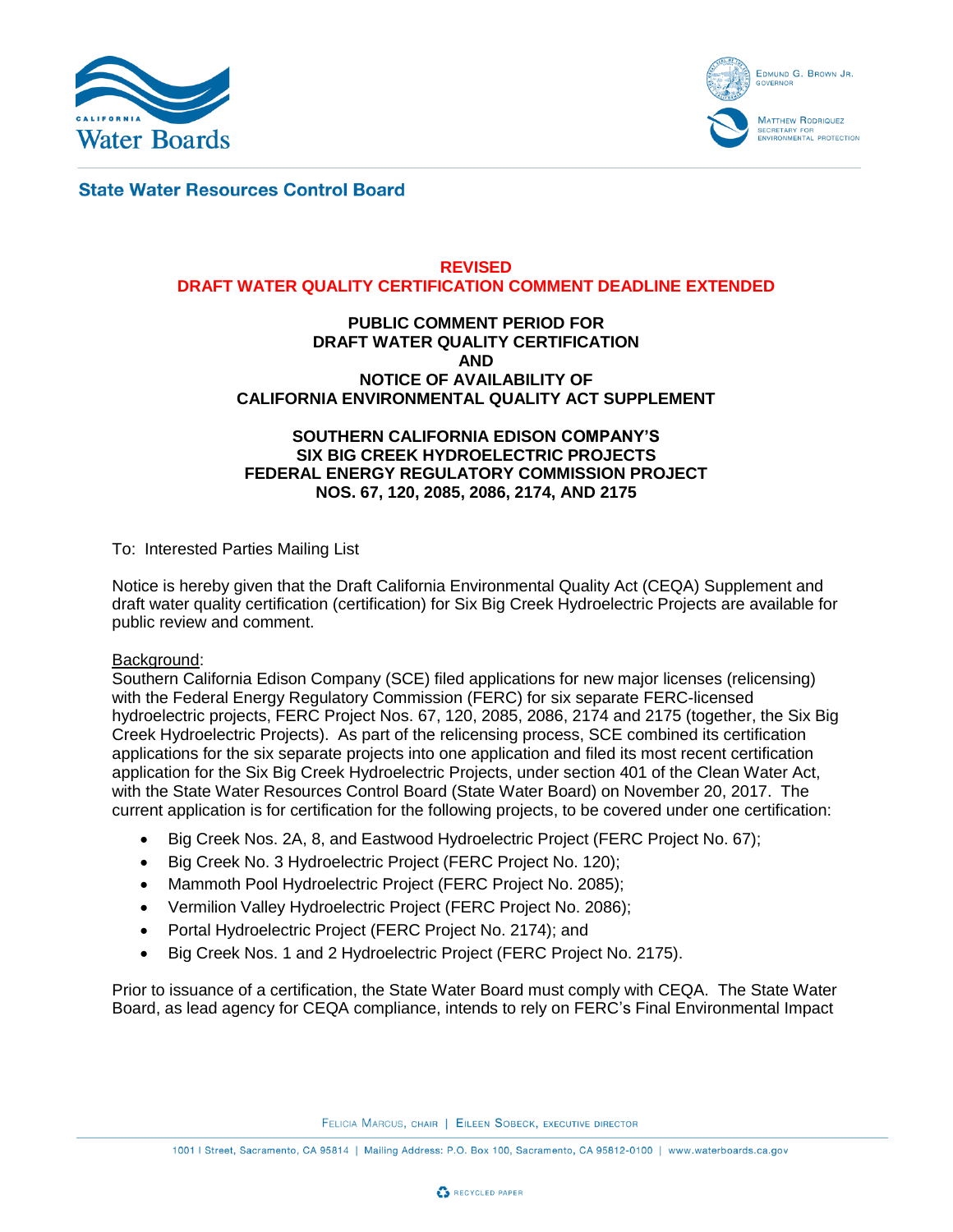Six Big Creek Hydroelectric Projects Notice of Draft Water Quality Certification and CEQA Supplement

Statement<sup>1</sup> (EIS) and Environmental Assessments<sup>2</sup> (EAs), in combination with a CEQA Supplement the State Water Board has prepared, to satisfy CEQA requirements. This Notice is provided in satisfaction of the formal written notice requirements for public review. (Cal. Code Regs., tit. 14, § 15072.) CEQA Guidelines section 15225 provide that a lead agency may use a National Environmental Policy Act (NEPA) document (here, FERC's EIS and EAs) to satisfy CEQA if the NEPA document is circulated for public review as broadly as required by CEQA. (Cal. Code Regs., tit. 14, §15225.)

The State Water Board is accepting comments on the Draft CEQA Supplement, FERC's NEPA documents to the extent the comments address CEQA requirements, and the draft certification.

### Project Description:

The Six Big Creek Hydroelectric Projects are located in Fresno and Madera Counties, in the upper San Joaquin River watershed on the western slope of the Sierra Nevada Mountain Range. The Six Big Creek Hydroelectric Projects are comprised of an integrated system of hydroelectric projects with operations coordinated to maximize the value of hydropower produced from available water supply. Together the Six Big Creek Hydroelectric Projects include seven major powerhouses and one power station, five reservoirs, numerous dams and small diversions, various water conveyance facilities, access roads, electrical transmission lines, and other appurtenant facilities. The combined authorized generation capacity of the Six Big Creek Hydroelectric Projects is 850.6 megawatts.

For purposes of the CEQA analysis, the Project being considered by the State Water Board is issuance of water quality certification for the Six Big Creek Hydroelectric Projects and includes SCE's proposed project as described in its applications to FERC, conditions proposed by United States Forest Service pursuant to section 4(e) of the Federal Power Act, FERC's NEPA staff alternatives, terms of the Big Creek ALP Settlement Agreement<sup>3</sup>, and conditions of the certification necessary to protect water quality. The State Water Board has determined that all potential impacts associated with continued operation of the Six Big Creek Hydroelectric Projects under new FERC license(s), will be less than significant under CEQA.

# How to Comment:

**The comment period for the Draft CEQA Supplement is unchanged,** and continues from the date of the original Notice (August 13, 2018) until 12:00 pm (noon) on October 12, 2018. **The comment period for the draft certification has been extended and now closes at 12:00 pm (noon) on December 7, 2018.**

Comment(s) must specifically identify the document the comment(s) applies to (i.e., Draft CEQA Supplement or draft certification). Comment(s) can be submitted electronically or by mail to:

> Ms. Michelle Siebal State Water Resources Control Board Division of Water Rights – Water Quality Certification Program P.O. Box 2000 Sacramento, CA 95812-2000 or

Email: [WR401Program@waterboards.ca.gov](mailto:WR401Program@waterboards.ca.gov)

<sup>1</sup> On March 13, 2009, FERC issued the Final EIS for the following four Big Creek Hydroelectric Projects: Mammoth Pool Hydroelectric Project (FERC Project No. 2085); Big Creek Nos. 2A, 8, and Eastwood Hydroelectric Project (FERC Project No. 67); Big Creek Nos. 1 and 2 Hydroelectric Project (FERC No. 2175); and Big Creek No. 3 Hydroelectric Project (FERC Project No. 120).

<sup>2</sup> On April 27, 2006, FERC issued the Final EA for the Portal Hydroelectric Project (FERC Project No. 2174). On May 4, 2004, FERC issued the EA for the Vermilion Valley Hydroelectric Project (FERC Project No. 2086).

<sup>3</sup> SCE filed the *Big Creek Alternative Licensing Process (ALP) Hydroelectric Projects Settlement Agreement* with FERC on February 21, 2007.